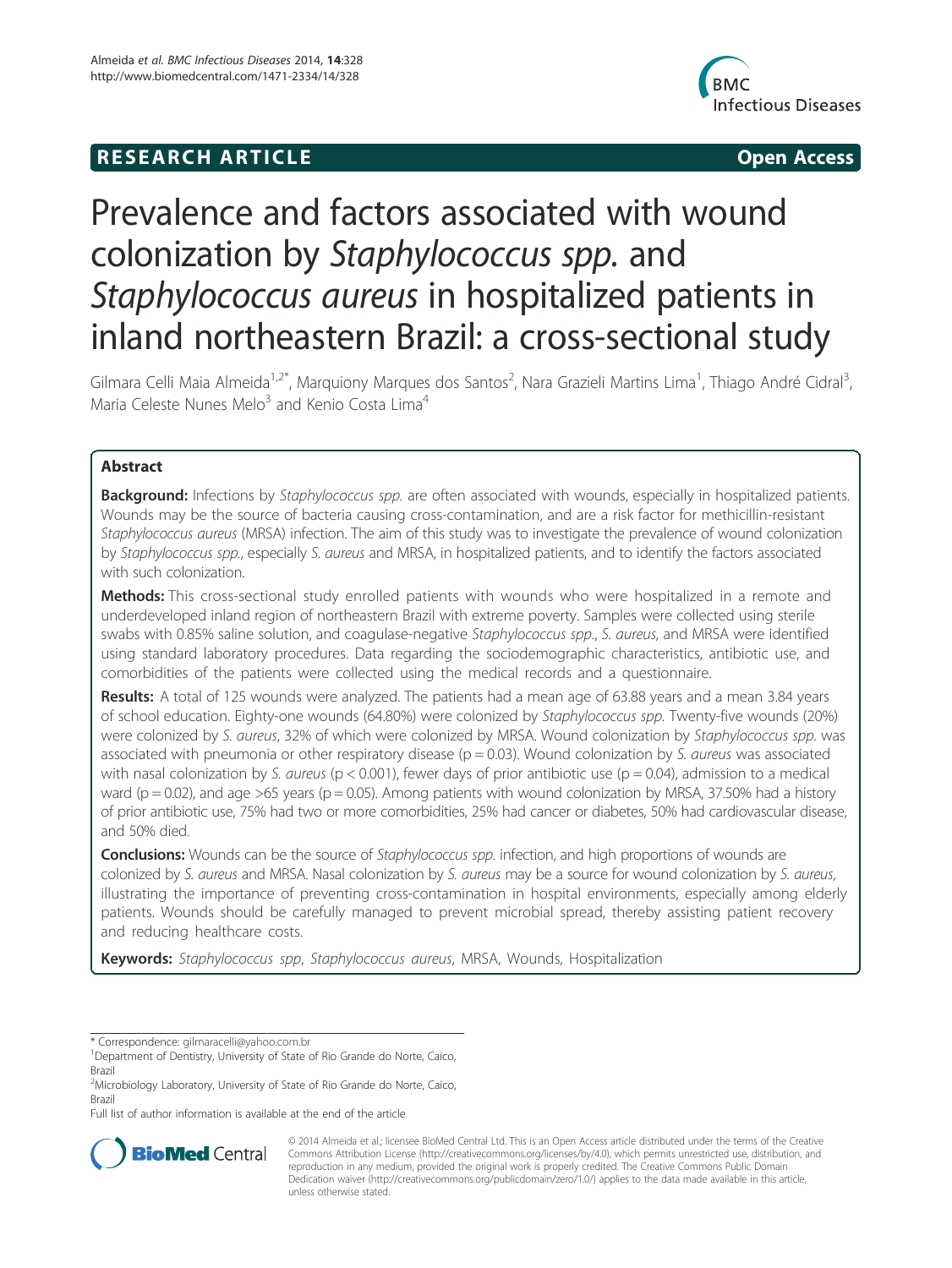# Background

Infections by Staphylococcus spp. are common in developing countries [1]. Variations in antimicrobial susceptibility make it difficult to determine the infection patterns of Staphylococcus spp. in socioeconomically underdeveloped regions [2,3]. Hospitalization of patients increases their risk of infection, and hospital-acquired infections are associated with higher mortality rates, longer hospitalization periods, and increased healthcare costs compared with community-acquired infections [4,5].

The wounds of hospitalized patients may result from surgery, pressure ulcers, diabetic ulcers, or hospital- or community-acquired injuries, and wound infections can result in recurrent hospitalization. The relative frequencies of organisms causing wound infections varying greatly among studies. Staphylococcus aureus and Pseudomonas aeruginosa are among the organisms most commonly isolated from severe wounds, and colonization by these organisms requires careful management because of their ability to acquire antibiotic resistance and their association with nosocomial infections [6-13]. Wounds are a risk factor for colonization with methicillin-resistant S. aureus (MRSA) and other multidrug-resistant organisms, especially in hospital environments [14-18]. Bacterial colonization of wounds can increase wound severity and interfere with healing [6,11].

Even though skin and soft tissue infections are common in hospitalized patients [19], few epidemiological or clinical studies of these infections have been reported [4], especially studies focusing on the characteristics of specific healthcare systems or regions. Infections with antibiotic-resistant bacteria are associated with prolonged hospitalization, increased morbidity and mortality, and increased healthcare costs [4,5,20]. Investigation of the pattern of infection by Staphylococcus spp. in a hospital environment is therefore warranted, especially in wounds, which may be a source of cross-contamination by MRSA and coagulase-negative Staphylococcus spp. [11,15,18].

Lack of infrastructure and research funding have resulted in a lack of healthcare studies in northeastern Brazil, which has some of the poorest socioeconomic conditions in the country [21], especially in inland regions that are far from state capitals. The aim of the present study was to investigate the prevalence of wound colonization by Staphylococcus sp., especially S. aureus and MRSA, in patients admitted to a public hospital in an inland region of northeastern Brazil, and to evaluate the factors associated with such colonization.

# Methods

# Study area and design

This 1-year cross-sectional study enrolled patients with wounds who were admitted to the Hospital Regional do Serido, municipality of Caico, state of Rio Grande do Norte, Brazil. Caico is located in an inland region of northeastern Brazil and covers an area of 1228.6 km<sup>2</sup>. The Hospital Regional do Serido is a referral hospital for patients from the inland part of Rio Grande do Norte, which treats patients from more than 14 municipalities, with an average of 2,000 admissions per year. The hospital includes 29 medical beds, 47 surgical beds, and 5 intensive care unit (ICU) beds. The study population lives in a remote and underdeveloped region.

#### Study population, sample size, and sampling procedures

All patients aged 18 years or older who were admitted to the medical ward, surgical ward, or ICU of the Hospital Regional do Serido with one or more infected wounds on days allocated for data gathering during 2012 were included in the study. Patients with wounds treated only in the outpatient clinics were not included in the study. Most patients (71.80%) had only one wound, and the remaining patients had two or more wounds each. As each wound was swabbed and included in the study, some patients were included more than once. The sampling unit of the survey was the wound. Data collection occurred on Monday, Tuesday, and Wednesday of each week, to enable performance of routine laboratory procedures. A total of 125 infected wounds were swabbed. Nasal swabs were also taken from all enrolled patients, as nasal colonization by Staphylococcus spp. and S. aureus were independent variables in the study.

# Data collection procedures and collection of microbiological samples

A structured questionnaire was used to collect socioeconomic and demographic data from patients, including age, sex, years of school education, area of residence (rural or urban), marital status, number of children, and number of consumer goods available at home (car or motorcycle, internet access, and electronic goods including television, mobile phone, computer, DVD player, and stereo). The questionnaire also collected data regarding prior hospital admissions (within the past year), prior antibiotic use (within the past 6 months), and the time the wound was acquired. The medical records were reviewed to obtain information regarding the time of hospitalization, reason for hospitalization, antibiotic use, wound characteristics, and comorbidities. Chronic diseases (such as diabetes mellitus, hypertension, and liver dysfunction), conditions causing immunocompromise (such as organ transplantation, immunosuppressant medication, cancer, HIV infection, leukemia, and anemia), and opportunistic diseases were recorded.

After debridement of the wound edges and cleaning with physiological saline, the deepest part of the wound was swabbed with a sterile swab dipped in 0.85% saline solution. Both nostrils of each patient were also swabbed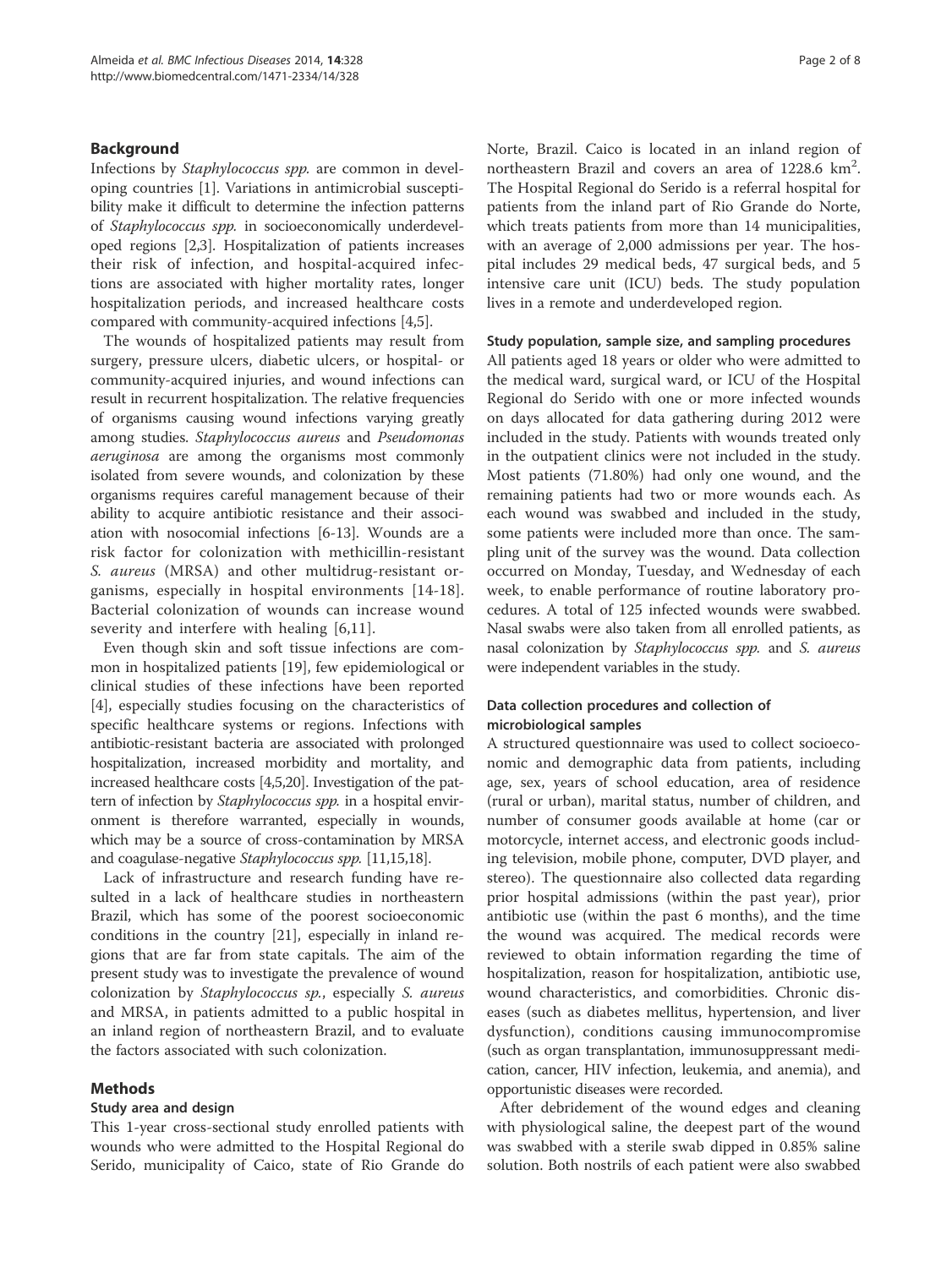with a sterile swab dipped in 0.85% saline solution. The diameter and characteristics (pus, edema, erythema, and necrosis) of each wound, the hospitalization period, and the clinical outcome (discharge, transfer, or death) were recorded.

#### Culture and microbial identification

All swabs were placed in sterile tubes containing brain heart infusion broth, and transported to the microbiology laboratory of the Caico Campus of the Universidade do Estado do Rio Grande do Norte in a cooler with ice. At the laboratory, the samples were incubated at 37°C for 24 h, after which 0.1-mL samples were seeded onto mannitol salt agar and incubated in a bacterial incubator at 37°C for 48 h. Colonies suggestive of staphylococci underwent Gram staining and catalase and coagulase testing. Colonies with Gram-positive cocci that were catalase-positive and coagulase-positive were classified as presumptive S. aureus, and colonies with Gram-positive cocci that were coagulase-negative were classified as coagulase-negative Staphylococcus spp. [22]. As it was not possible to perform polymerase chain reaction (PCR) amplification to confirm the species at this stage, colonies were classified as presumptive S. aureus, and PCR was performed for MRSA strains only.

# MRSA screening and PCR amplification for detection of the mecA gene

Colonies identified as presumptive S. aureus underwent susceptibility testing using the disc diffusion method in Mueller–Hinton agar. Resistance to cefoxitin 30 μg (DME-Sensidisc®, Brazil) was tested to identify colonies as MRSA or methicillin-sensitive S. aureus, in accordance with the Clinical and Laboratory Standards Institute guidelines (2013) [22]. S. aureus ATCC 25923 was used as the quality control for antimicrobial susceptibility tests. To identify MRSA colonies, total DNA extraction was performed on the samples that were resistant to cefoxitin [23], followed by PCR amplification for detection of the *mecA* gene as described by Oliveira and De Lencastre in 2002 [24].

# Statistical analysis

Wound colonization with Staphylococcus spp. and S. aureus were considered as dependent variables. Relationships between variables were analyzed using the chi-square test or Fisher's exact test, with the crude prevalence ratio used to determine the magnitude of associations. To analyze the relationships between variables, the quantitative variables were converted to categorical variables using their median values. Multivariable analysis was performed using the Poisson regression model with robust variance [25,26], including the variables with values of p < 0.20 on bivariate analysis and important

adjustment variables. The adjusted prevalence ratio was used to determine the magnitude of associations on multivariable analysis. Differences were considered significant at  $p < 0.05$  in all tests. All statistical analyses were performed using Stata statistical software, release 10.0 (College Station, TX).

#### Ethical considerations

All patients gave written informed consent for inclusion in the study. The study was approved by the Research Ethics Committee of the Universidade do Estado do Rio Grande do Norte (protocol number 001/11).

#### Results

The sociodemographic characteristics of the enrolled patients are shown in Table 1. There were no significant associations between sociodemographic characteristics and wound colonization by Staphylococcus spp. or S. aureus. Eighty-five of the 125 wounds swabbed (68%) were from patients in the medical ward, 20 (16%) were from patients in the surgical ward, and 20 (16%) were from patients in the ICU. The mean period of hospitalization was  $8.60 \pm 6.35$  days, and the mean number of antibiotics used was  $2.08 \pm 0.92$ . Among patients with wound colonization by Staphylococcus spp., 72% were prescribed more than one antibiotic, including a cephalosporin in 90% of cases (usually third or fourth generation), ciprofloxacin in 48% of cases, and oxacillin in 23% of cases. However, there was no established pattern

|          | Table 1 Sociodemographic characteristics of hospitalized |  |  |
|----------|----------------------------------------------------------|--|--|
| patients |                                                          |  |  |

| Sociodemographic characteristics | n $(\%)$ or Mean $\pm$ SD |  |  |  |
|----------------------------------|---------------------------|--|--|--|
| Sex                              |                           |  |  |  |
| Male                             | 63 (50.40)                |  |  |  |
| Female                           | 62 (49.60)                |  |  |  |
| <b>Marital status</b>            |                           |  |  |  |
| Married                          | 47 (37.60)                |  |  |  |
| Single/separated/divorced        | 40 (32.00)                |  |  |  |
| Widowed                          | 38 (30.40)                |  |  |  |
| Area of residence                |                           |  |  |  |
| Rural                            | 20 (16.00)                |  |  |  |
| Urban                            | 105 (84.00)               |  |  |  |
| Age                              | $63.88 \pm 18.57$         |  |  |  |
| School education (years)         | $3.84 \pm 3.70$           |  |  |  |
| Persons per household            | $4.40 \pm 3.12$           |  |  |  |
| Children per household           | $3.18 \pm 3.23$           |  |  |  |
| Number of consumer goods         | $8.00 \pm 3.95$           |  |  |  |

Urban area = inside the city limits of a town or village, defined by a municipal area. Rural area = a municipality outside the city limits. An area of agricultural activities and livestock, rural tourism, forestry, or environmental conservation (Instituto Brasileiro de Geografia e Estatística).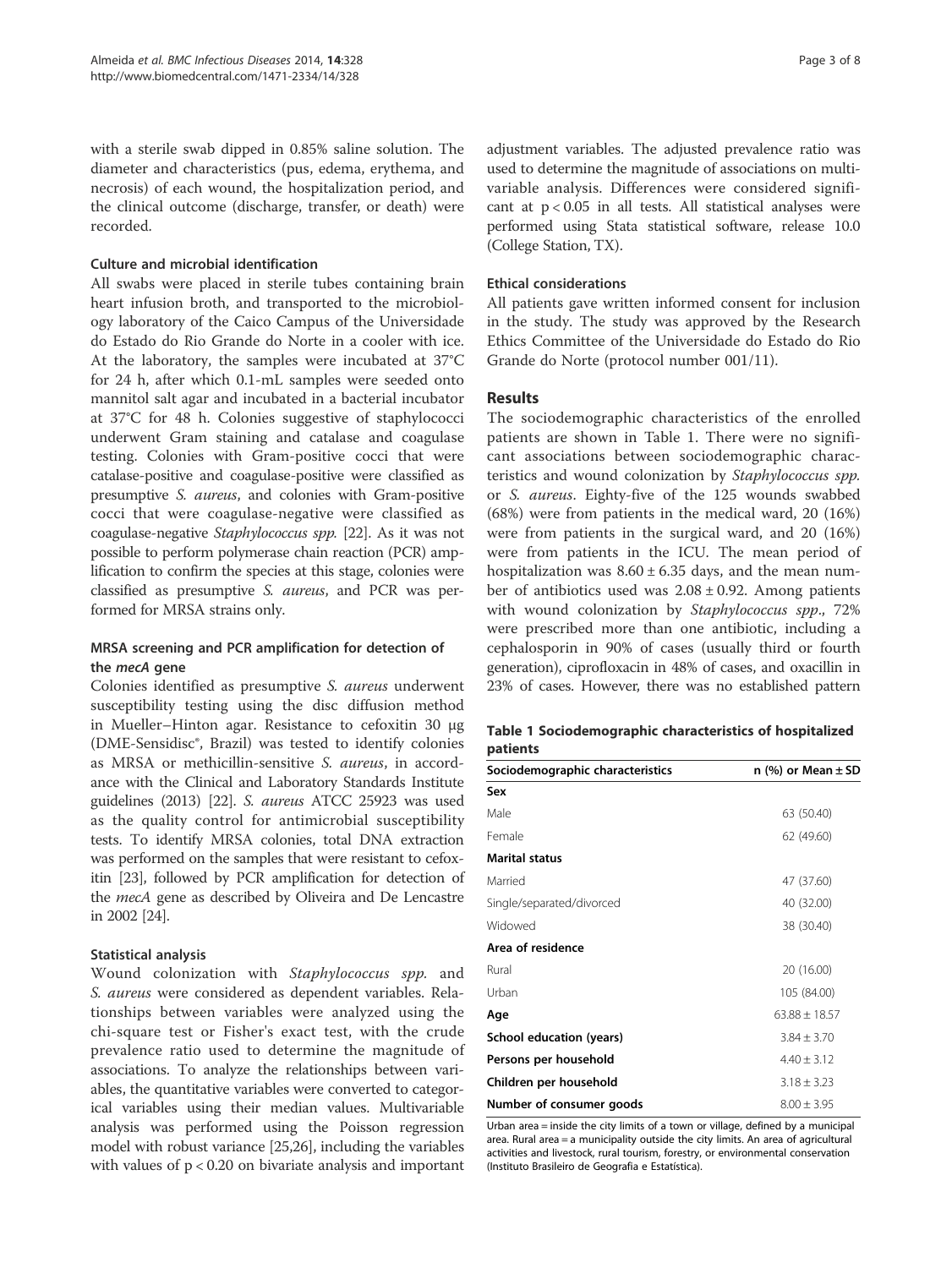for the treatment of wound colonization by Staphylococcus spp., with more than 20 antibiotics in eight groups used.

Among wounds colonized by Staphylococcus spp., 79 (63.20%) were in patients with prior hospitalization, 49 (39.20%) were in patients with prior antibiotic use, 59 (47.20%) were in patients with diabetes mellitus, 66 (52.80%) were in patients with cardiovascular disease, 26 (20.80%) were in patients with pneumonia or other respiratory disease, 18 (14.40%) were in patients with cancer, 35 (28%) were in patients with paralysis or other mobility disorder, and 18 (14.40%) were in patients with septicemia. The mean wound diameter was  $7 \pm 6.19$  cm, and 63 wounds (50.40%) had been acquired within the past 30 days. Only 21 (25.92%) of the wounds colonized by Staphylococcus spp. were acquired in hospital.

The prevalence of *Staphylococcus spp.* colonization in wounds was 64.80% (n = 81; 95% confidence interval [CI] 56.40–73.20), the prevalence of *S. aureus* colonization was 20% (n = 25; 95% CI 12.98–27.02), and the prevalence of MRSA colonization was  $6.40\%$  (n = 8; 95% CI 6.30–6.50). Among wounds colonized by Staphylococcus spp., 30.86% were colonized by S. aureus, of which 32% were colonized by MRSA. The majority  $(n = 5; 62.50%)$ of wounds colonized by MRSA were in female patients, and 2 (25%) were in patients with prior hospitalization. Among wounds colonized by MRSA, 3 (37.50%) were in patients with prior antibiotic use, 6 (75%) were in patients with two or more comorbidities, 2 (25%) were in patients with cancer or diabetes mellitus, 4 (50%) were in patients with cardiovascular disease, 6 (75%) were in patients who received two or more antibiotics, and 4 (50%) were in patients who died. Among wounds colonized by MRSA, necrosis occurred in 4 (50%) and septicemia occurred in 1 (12.50%). All patients with wound colonization by MRSA also had nasal colonization by MRSA. Most of the wounds  $(n = 6; 75%)$  colonized by MRSA were acquired in the community.

There were no significant associations between wound colonization by Staphylococcus spp. and comorbidities, except for pneumonia or other respiratory disease  $(p = 0.03)$ . There were also no significant associations between wound colonization by *S. aureus* and comorbidities. However, there were significant associations between nasal colonization by S. aureus and wound colonization by *Staphylococcus spp*. ( $p = 0.05$ ) and *S. aureus*  $(p = 0.003)$ . The relationships between wound colonization by Staphylococcus spp. and S. aureus and hospitalization variables and wound characteristics are shown Table 2. Wound colonization by S. aureus was significantly associated with nasal colonization by *S. aureus*, fewer days of prior antibiotic use, and admission to the medical ward. Acquisition of the wound in the community was close to the threshold for significant association with wound colonization by S. aureus.

Although there were no significantly associations between wound colonization by Staphylococcus spp. or S. aureus and the duration of hospitalization, the hospitalization period was longer in patients with hospitalacquired wounds than in patients with communityacquired wounds  $(p = 0.04)$ .

The multivariable analysis included sex in addition to the variables with  $p < 0.20$  on bivariate analysis, as this was an important adjustment variable in multiple models. Multivariable analysis found that wound colonization by S. aureus was independently associated with nasal colonization by S. aureus, fewer days of prior antibiotic use, and admission to the medical ward. Age was close to the threshold for independent association with wound colonization by S. aureus (Table 3).

#### **Discussion**

The frequency of wound colonization by S. aureus was lower in the present study than the frequency of >30% in the majority of previously reported studies [4,9,11,27,28]. This can be attributed to almost 40% of the wounds in the present study being in patients with prior antibiotic use, of which more than 60% had a history of prior hospitalization, which may have decreased the rate of colonization by methicillin-sensitive S. aureus. However, slightly over 30% of the wounds colonized by Staphylococcus spp. were colonized by S. aureus, which is higher than the proportion of 18% reported in a study of isolates from blood cultures and secretions of hospitalized patients in a teaching hospital in Natal, the capital city of the state where the present study was conducted [29]. This confirms that regional characteristics of the population and healthcare processes influence the microbial profiles of hospitals.

In this study, slightly over 30% of the wounds colonized by S. aureus were colonized by MRSA, which is similar to previously reported findings [3,28,30-32]. Even though the present study found a lower rate of wound colonization by S. aureus than in studies conducted in other regions and other countries, the rate of antibiotic resistance was high, which may be attributed to prior antibiotic use by more than a third of the patients, the majority of whom were elderly with comorbidities, and use of multiple antibiotics. Some of the patients also had a history of prior hospitalization. All of these factors may have resulted in selection of weaker bacterial strains, which are generally associated with the presence of MRSA [33-35]. The colonization of wounds by MRSA indicates a need for greater control to ensure the proper use of antibiotics, and careful management of hospitalized patients and the hospital environment to avoid cross-contamination and the spread of antibiotic-resistant bacteria in the hospital. In the present study, half of the wounds colonized by MRSA were in patients with cardiac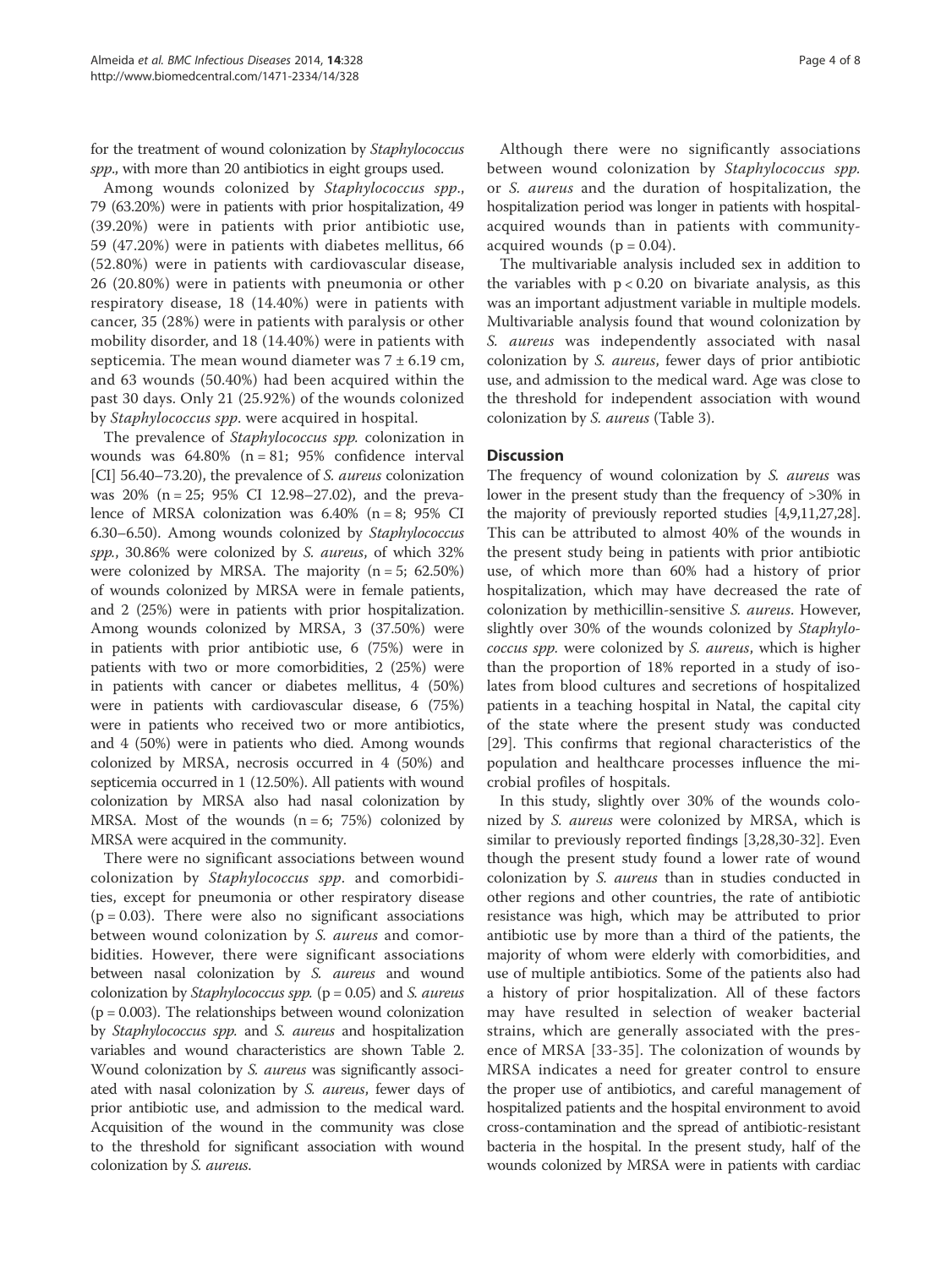|                           | Wound colonization by Staphylococcus spp. |            |      |                 | Wound colonization by S. aureus |            |      |                  |
|---------------------------|-------------------------------------------|------------|------|-----------------|---------------------------------|------------|------|------------------|
|                           | Yes                                       | No         | p    | PR              | Yes                             | No         | p    | PR               |
|                           | n (%)                                     | n (%)      |      | (95% CI)        | n (%)                           | n (%)      |      | (95% CI)         |
| Type of ward              |                                           |            |      |                 |                                 |            |      |                  |
| Medical                   | 55 (65.90)                                | 29 (34.10) | 0.87 | 1.05            | 22 (25.90)                      | 63 (74.10) | 0.03 | 3.45             |
| Surgical or ICU           | 25 (62.50)                                | 15 (37.50) |      | $(0.79 - 1.40)$ | 3(7.50)                         | 37 (92.50) |      | $(1.10 - 10.86)$ |
| Length of hospitalization |                                           |            |      |                 |                                 |            |      |                  |
| $\geq$ 7 days             | 36 (57.10)                                | 27 (42.90) | 0.10 | 0.79            | 10 (15.90)                      | 53 (84.10) | 0.35 | 0.66             |
| <7 days                   | 45 (72.60)                                | 17 (27.40) |      | $(0.60 - 1.02)$ | 15 (24.20)                      | 47 (75.80) |      | $(0.32 - 1.35)$  |
| Prior antibiotic use      |                                           |            |      |                 |                                 |            |      |                  |
| $\geq$ 3 days             | 37 (58.70)                                | 26 (41.30) | 0.21 | 0.83            | 6(9.50)                         | 57 (90.50) | 0.01 | 0.31             |
| <3 days                   | 44 (71.00)                                | 18 (29.00) |      | $(0.64 - 1.07)$ | 19 (30.60)                      | 43 (69.40) |      | $(0.13 - 0.73)$  |
| <b>Clinical outcome</b>   |                                           |            |      |                 |                                 |            |      |                  |
| Death                     | 31 (64.60)                                | 17 (35.40) | 1.00 | 1.01            | 11 (22.90)                      | 37 (77.10) | 0.60 | 1.32             |
| Discharge or transfer     | 48 (64.00)                                | 27 (36.00) |      | $(0.77 - 1.32)$ | 13 (17.30)                      | 62 (82.70) |      | $(0.65 - 2.71)$  |
| Prior hospitalization     |                                           |            |      |                 |                                 |            |      |                  |
| Yes                       | 49 (62.00)                                | 30 (38.00) | 0.51 | 0.89            | 12 (15.20)                      | 67 (84.80) | 0.13 | 0.54             |
| No                        | 32 (69.60)                                | 14 (30.40) |      | $(0.69 - 1.15)$ | 13 (28.30)                      | 33 (11.70) |      | $(0.27 - 1.08)$  |
| Prior antibiotic use      |                                           |            |      |                 |                                 |            |      |                  |
| Yes                       | 28 (57.10)                                | 21 (42.90) | 0.21 | 0.82            | 8 (16.30)                       | 41 (83.70) | 0.55 | 0.73             |
| No                        | 53 (69.70)                                | 23 (30.30) |      | $(0.62 - 1.09)$ | 17 (22.40)                      | 59 (77.60) |      | $(0.34 - 1.56)$  |
| <b>Wound acquisition</b>  |                                           |            |      |                 |                                 |            |      |                  |
| Hospital                  | 21 (67.70)                                | 10 (32.30) | 0.86 | 1.06            | 2(6.50)                         | 29 (93.50) | 0.05 | 0.26             |
| Community                 | 60 (63.80)                                | 34 (36.20) |      | $(0.80 - 1.41)$ | 23 (24.50)                      | 71 (75.50) |      | $(0.07 - 1.05)$  |
| Wound type                |                                           |            |      |                 |                                 |            |      |                  |
| Pressure ulcer            | 40 (63.50)                                | 23 (36.50) | 0.90 | 0.96            | 11 (17.50)                      | 52 (82.50) | 0.62 | 0.77             |
| Diabetic foot or other    | 41 (66.10)                                | 21 (33.90) |      | $(0.74 - 1.24)$ | 14 (22.60)                      | 48 (77.40) |      | $(0.38 - 1.57)$  |
| <b>Wound site</b>         |                                           |            |      |                 |                                 |            |      |                  |
| Lower limb                | 43 (66.20)                                | 22 (33.80) | 0.89 | 1.04            | 17 (26.20)                      | 48 (73.80) | 0.12 | 1.96             |
| Sacral or other           | 38 (63.30)                                | 22 (36.70) |      | $(0.81 - 1.35)$ | 8 (13.30)                       | 52 (86.70) |      | $(0.91 - 4.21)$  |
| <b>Wound duration</b>     |                                           |            |      |                 |                                 |            |      |                  |
| $\leq$ 30 days            | 43 (68.30)                                | 20 (31.70) | 0.53 | 1.11            | 10 (15.90)                      | 53 (84.10) | 0.35 | 0.66             |
| >30 days                  | 38 (61.30)                                | 24 (38.70) |      | $(0.86 - 1.44)$ | 15 (24.20)                      | 47 (75.80) |      | $(0.32 - 1.35)$  |
| Wound diameter            |                                           |            |      |                 |                                 |            |      |                  |
| $>5$ cm                   | 36 (58.10)                                | 26 (41.90) | 0.17 | 0.81            | 13 (21.00)                      | 49 (79.00) | 0.79 | 1.10             |
| $55$ cm                   | 45 (71.40)                                | 18 (28.60) |      | $(0.62 - 1.06)$ | 12 (19.00)                      | 51 (81.00) |      | $(0.55 - 2.22)$  |
| <b>Wound pus</b>          |                                           |            |      |                 |                                 |            |      |                  |
| Yes                       | 22 (71.00)                                | 9(29.00)   | 0.54 | 1.13            | 9(29.00)                        | 22 (71.00) | 0.23 | 1.71             |
| No                        | 59 (62.80)                                | 35 (37.20) |      | $(0.86 - 1.49)$ | 16 (17.00)                      | 78 (83.00) |      | $(0.80 - 3.46)$  |
| <b>Wound necrosis</b>     |                                           |            |      |                 |                                 |            |      |                  |
| Yes                       | 41 (57.70)                                | 30 (42.30) | 0.09 | 0.78            | 13 (18.30)                      | 58 (81.70) | 0.75 | 0.82             |
| $\rm No$                  | 40 (74.10)                                | 14 (25.90) |      | $(0.60 - 1.00)$ | 12 (22.20)                      | 42 (77.80) |      | $(0.41 - 1.66)$  |

Table 2 Associations between wound colonization by Staphylococcus spp. and Staphylococcus aureus, and hospitalization variables and wound characteristics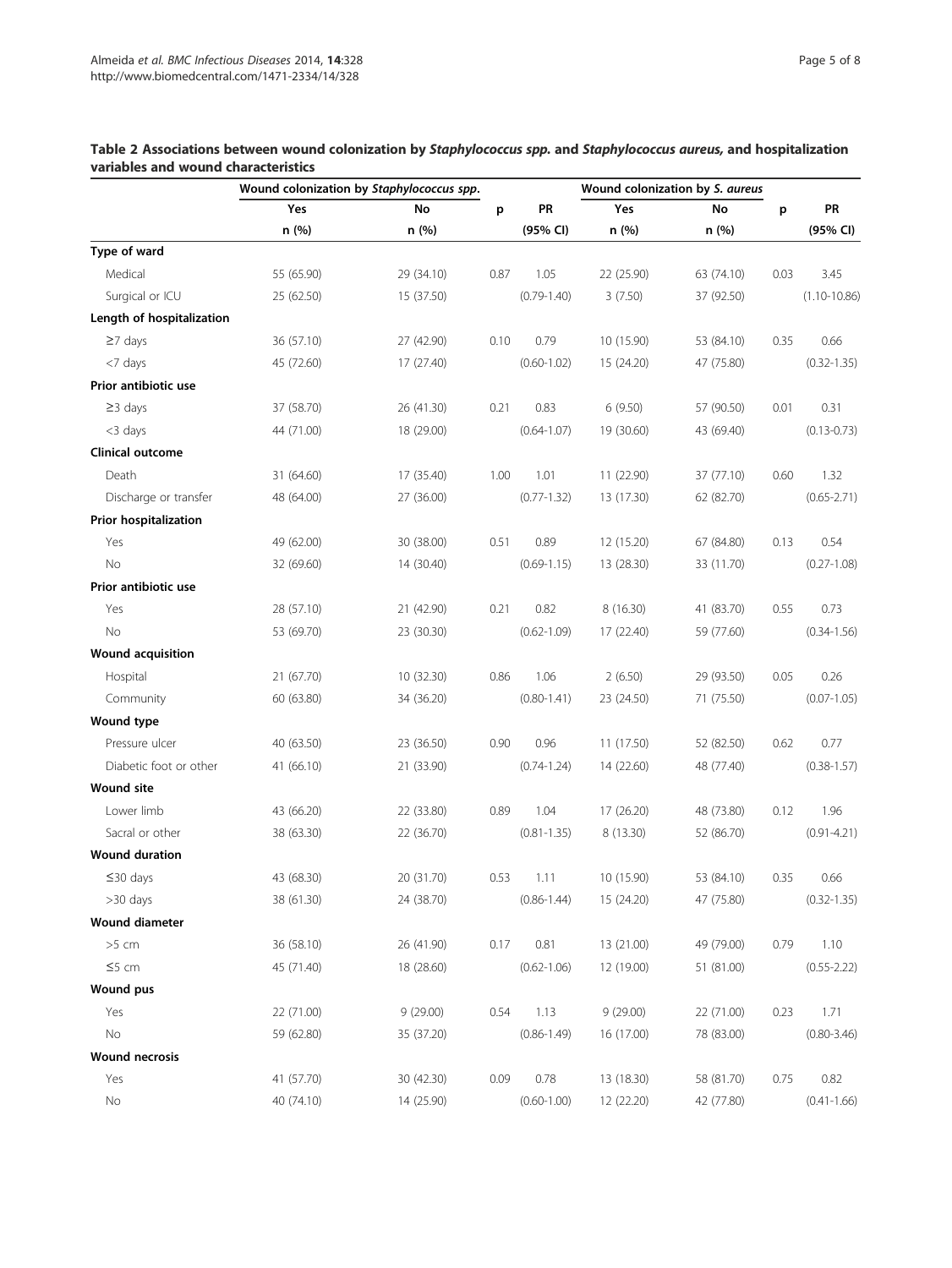| Foul wound odor |            |            |                 |            |            |      |                 |
|-----------------|------------|------------|-----------------|------------|------------|------|-----------------|
| Yes             | 13 (56.50) | 10(43.50)  | 0.85<br>0.50    | 6(26.10)   | 17 (73.90) | 0.40 | 40. ا           |
| No              | 68 (66.70) | 34 (33.30) | $(0.58 - 1.24)$ | 19 (18.60) | 83 (81.40) |      | $(0.63 - 3.11)$ |

Table 2 Associations between wound colonization by Staphylococcus spp. and Staphylococcus aureus, and hospitalization variables and wound characteristics (Continued)

disease, and the great majority were in patients with two or more comorbidities.

It is worth noting that Staphylococcus spp. are not the only organisms that colonize wounds. Wound infections can also be caused by various other microorganisms, such as group A streptococci (particularly Streptococcus pyogenes), Escherichia coli, Pseudomonas aeruginosa, and other Gram-negative bacteria, which may present in isolation or may cause polymicrobial infections that include Staphylococcus spp. [36-39].

A study conducted in Denmark found that patients with nasal colonization by S. aureus had the same clone of S. aureus in their chronic ulcers [40], indicating that nasal colonization is an important source of wound contamination in the same patient, as well as crosscontamination among patients. In the present study, nasal colonization by S. aureus was associated with wound colonization by Staphylococcus spp and S. aureus, and all patients with wound colonization by MRSA also had nasal colonization by MRSA. These results indicate that nasal colonization is an important source

of cross-contamination by multidrug-resistant bacterial strains [41].

Some studies reported that community-acquired wounds are often poorly managed and may be colonized by multidrug-resistant organisms [42,43]. Most of the wounds included in the present study were acquired in the community, which may contribute to the high frequency of colonization by antibiotic-resistant strains. However, it is difficult to determine whether colonization by Staphylococcus spp. occurred in the community or the hospital, even when the wounds were acquired in the community, because most patients had a history of prior hospitalization and the great majority had other systemic diseases. To determine that colonization by MRSA is community-acquired, MRSA must be isolated from a patient who has not recently been hospitalized, used antibiotics, or had a catheter placed [44].

In the present study, half of the wounds colonized by MRSA were in patients who died, and the majority were in patients with two or more comorbidities, and who received two or more antibiotics during their hospitalization.

| Independent variables    |                 | Wound colonization by S. aureus |            | p       | PR (95% CI)      | p       | $PR_{adjusted}$ |
|--------------------------|-----------------|---------------------------------|------------|---------|------------------|---------|-----------------|
|                          |                 | Absent                          | Present    |         |                  |         | (95% CI)        |
|                          |                 | n(%)                            | n(%)       |         |                  |         |                 |
| Nasal S. aureus          | Present         | 6(28.60)                        | 15 (71.40) | < 0.001 | 7.43             | < 0.001 | 4.39            |
|                          | Absent          | 94 (90.40)                      | 10(9.60)   |         | $(3.88 - 14.21)$ |         | $(2.22 - 8.66)$ |
| Prior antibiotic use     | $\geq$ 3 days   | 57 (90.50)                      | 6(9.50)    | 0.01    | 0.31             | 0.04    | 0.49            |
|                          | $<$ 3 days      | 43 (69.40)                      | 19 (30.60) |         | $(0.13 - 0.73)$  |         | $(0.25 - 0.99)$ |
| Type of ward             | Medical         | 63 (74.10)                      | 22 (25.90) | 0.03    | 3.45             | 0.02    | 3.06            |
|                          | Surgical or ICU | 37 (92.50)                      | 3(7.50)    |         | $(1.10 - 10.86)$ |         | $(1.15 - 8.14)$ |
| <b>Marital status</b>    | Unmarried       | 58 (74.40)                      | 20 (25.60) | 0.07    | 2.41             | 0.64    | 1.27            |
|                          | Married         | 42 (89.40)                      | 5(10.60)   |         | $(0.97 - 5.99)$  |         | $(0.46 - 3.45)$ |
| <b>Wound acquisition</b> | Hospital        | 29 (93.50)                      | 2(6.50)    | 0.05    | 0.26             | 0.16    | 0.38            |
|                          | Community       | 71 (75.50)                      | 23 (24.50) |         | $(0.07 - 1.05)$  |         | $(0.10 - 1.46)$ |
| Prior hospitalization    | Yes             | 67 (84.80)                      | 12 (15.20) | 0.13    | 0.54             | 0.40    | 0.76            |
|                          | No              | 33 (71.70)                      | 13 (28.30) |         | $(0.27 - 1.08)$  |         | $(0.40 - 1.44)$ |
| Age                      | $\geq$ 65 years | 46 (74.20)                      | 16(25.80)  | 0.17    | 1.81             | 0.05    | 1.92            |
|                          | $<$ 65 years    | 54 (85.70)                      | 9(14.30)   |         | $(0.86 - 3.78)$  |         | $(0.99 - 3.75)$ |
| Sex                      | Male            | 48 (76.20)                      | 15 (23.80) | 0.39    | 1.48             | 0.90    | 1.04            |
|                          | Female          | 52 (83.90)                      | 10(16.10)  |         | $(0.72 - 3.30)$  |         | $(0.52 - 2.10)$ |

Table 3 Multivariable analysis of factors associated with wound colonization by Staphylococcus aureus

Model fit (chi-square test):  $p = 0.79$ .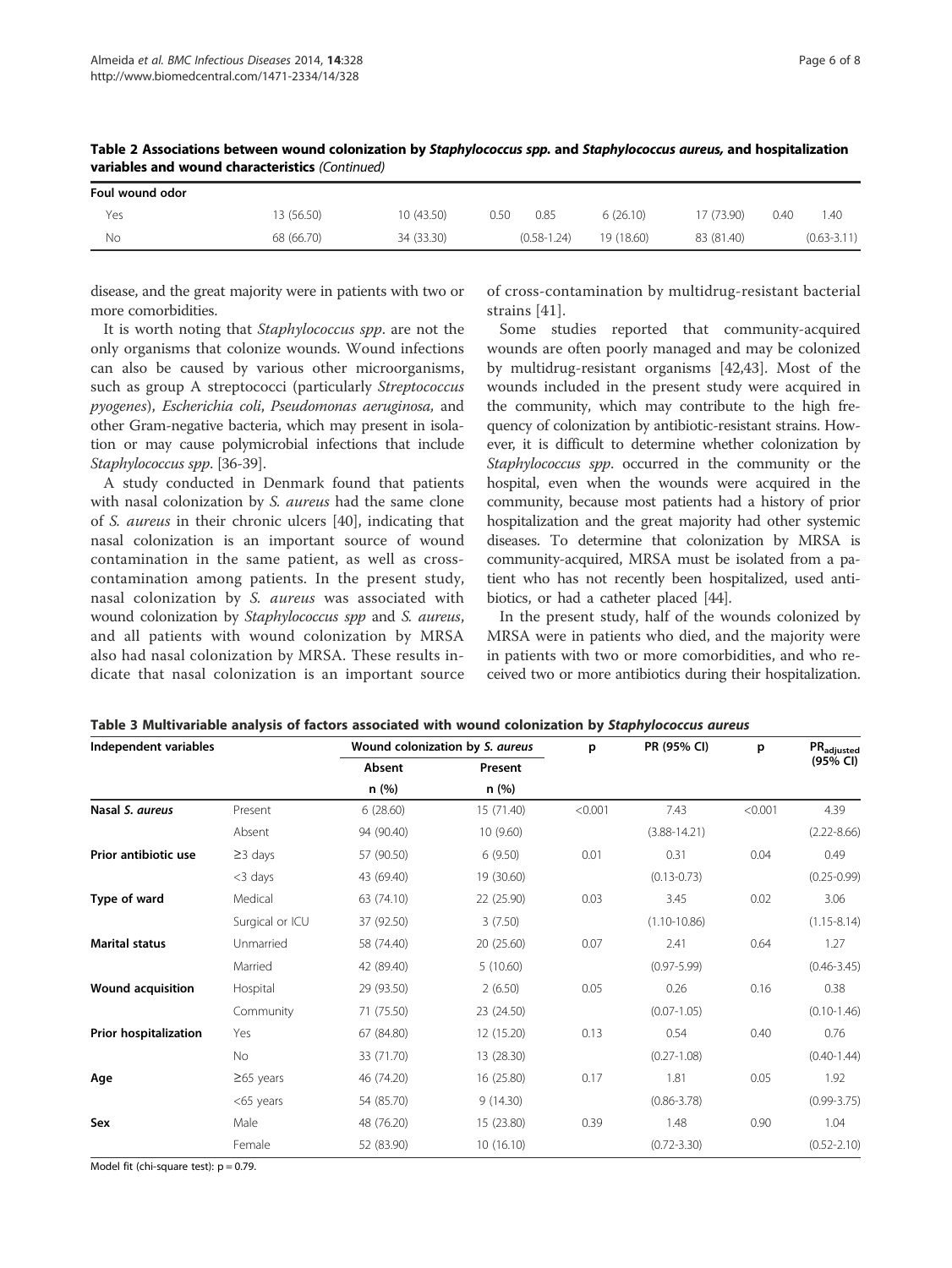This illustrates the relationship between colonization by antibiotic-resistant bacterial strains and the presence of comorbidities that cause systemic vulnerability. Educational campaigns can reduce the spread of MRSA in the community [43], and such campaigns should be promoted in public hospitals, especially when the population has a limited education. The patients enrolled in the present study had a mean period of education of 4 years, and more than a third of the local population works in agriculture.

Strategies for prevention and control of infection are very important in the region studied, where wound infections caused by MRSA are not common and many patients with wound colonization by MRSA have previously been hospitalized or used antibiotics. Moreover, patients with wound colonization by MRSA had a high mortality rate. It is therefore necessary to investigate the routines of the staff responsible for wound care, and use the results of such investigations to promote training regarding the prevention of cross-contamination in hospitals.

The present study provides a profile of wound colonization by Staphylococcus spp. in patients in an undeveloped region of Brazil with extreme poverty. However, the study has some important limitations. PCR amplification for identification of S. aureus, and molecular type classification for identification of MRSA strains were not performed. The nasal swab results may give an indication of the prevalence of methicillin-sensitive S. aureus and MRSA in the community, but the MRSA strains in the community were not identified. Other skin areas could be also have been investigated as potential carriers of MRSA. Moreover, it was not possible to collect swabs on all days of the week, or to include wounds treated in outpatient clinics, which may have introduced selection bias.

# Conclusions

The present study found a high frequency of wound colonization by Staphylococcus spp. and moderate frequency of wound colonization by *S. aureus*. The proportion of wounds colonized by MRSA was high in this study compared with other studies. Knowledge about the colonization patterns of these microorganisms in the hospital environment is important, because of their ability to acquire resistance, which can lead to prolonged hospitalization and treatment difficulty. Nasal colonization by S. aureus is an important source of wound colonization by *S. aureus*, which illustrates the importance of preventing cross-contamination. Our results reinforce the need for prevention and control of hospital- and communityacquired infections, especially among elderly patients, who may need longer treatment and larger numbers of medications, and may have more comorbidities, than younger patients. In conclusion, wounds are a source of Staphylococcus spp. infection, and should be the focus of prevention and control strategies to avoid microbial spread, assist in patient treatment, and minimize hospitalization costs.

#### Competing interests

The authors declare that they have no competing interests.

#### Authors' contributions

GCMA participated in all stages of the research (design, data collection, data analysis, and interpretation of data) and drafted the manuscript. MMS, NGML, and TAC assisted with data collection and participated in the laboratory analyses. MCNM and KCL helped with the conception and design of the study and the analysis and interpretation of data, participated in critical revision of the manuscript, and contributed to the final version of the manuscript. All authors read and approved the final manuscript.

#### Acknowledgments

The authors thank the University of State of Rio Grande do Norte and the Federal University of Rio Grande do Norte for use of their microbiology laboratories to perform the research, the Regional Hospital Seridó (Caico, Brazil) for authorizing the research, and all the healthcare staff who assisted the researchers.

#### Author details

<sup>1</sup>Department of Dentistry, University of State of Rio Grande do Norte, Caico Brazil. <sup>2</sup>Microbiology Laboratory, University of State of Rio Grande do Norte Caico, Brazil. <sup>3</sup>Department of Microbiology and Parasitology, Federal University of Rio Grande do Norte, Natal, Brazil. <sup>4</sup>Postgraduate Public Health Department of Dentistry, Federal University of Rio Grande do Norte, Natal, Brazil.

#### Received: 28 February 2014 Accepted: 9 June 2014 Published: 13 June 2014

#### References

- 1. Allegranzi B, Nejad SB, Combescure C, Graafmans W, Attar H, Donaldson L, Pittet D: Burden of endemic health-care-associated infection in developing countries: systematic review and meta-analysis. Lancet 2011, 377(9761):228–241.
- 2. Lisboa T, Faria M, Hoher JA, Borges LAA, Gómez J, Schifelbain L, Dias FS, Lisboa J, Friedman G: Prevalência de Infecção Nosocomial em Unidades de Terapia Intensiva do Rio Grande do Sul. Rev Bras Terapia Intensiva 2007, 19(4):414–420.
- 3. Borgundvaag B, Ng W, Rowe B, Katz K: Prevalence of methicillin-resistant Staphylococcus aureus in skin and soft tissue infections in patients presenting to Canadian emergency departments. CJEM 2013, 15(3):141–160.
- 4. Lipsky BA, Weigelt JA, Gupta V, Killian A, Peng MM: Skin, soft tissue, bone, and joint infections in hospitalized patients: epidemiology and microbiological, clinical, and economic outcomes. Infect Control Hosp Epidemiol 2007, 28(11):1290–1298.
- 5. Zervos MJ, Freeman K, Vo L, Haque N, Pokharna H, Raut M, Kim M: Epidemiology and outcomes of complicated skin and soft tissue infections in hospitalized patients. J Clin Microbiol 2012, 50(2):238–245.
- 6. Albaugh KW, Biely SA, Cavorsi JP: The effect of a cellulose dressing and topical vancomycin on methicillin-resistant Staphylococcus aureus (MRSA) and Gram-positive organisms in chronic wounds: a case series. Ostomy Wound Manage 2013, 59(5):34–43.
- 7. Aragón-Sánchez J, Lipsky BA, Lázaro-Martínez JL: Gram-negative diabetic foot osteomyelitis: risk factors and clinical presentation. Int J Low Extrem Wounds 2013, 12(1):63–68.
- 8. Bessa LJ, Fazii P, Di Giulio M, Cellini L: Bacterial isolates from infected wounds and their antibiotic susceptibility pattern: some remarks about wound infection. Int Wound J 2013, doi:10.1111/iwj.12049.
- 9. Feleke Y, Mengistu Y, Enguselassie F: Diabetic infections: clinical and bacteriological study at Tikur Anbessa Specialized University Hospital, Addis Ababa, Ethiopia. Ethiop Med J 2007, 45(2):171–179.